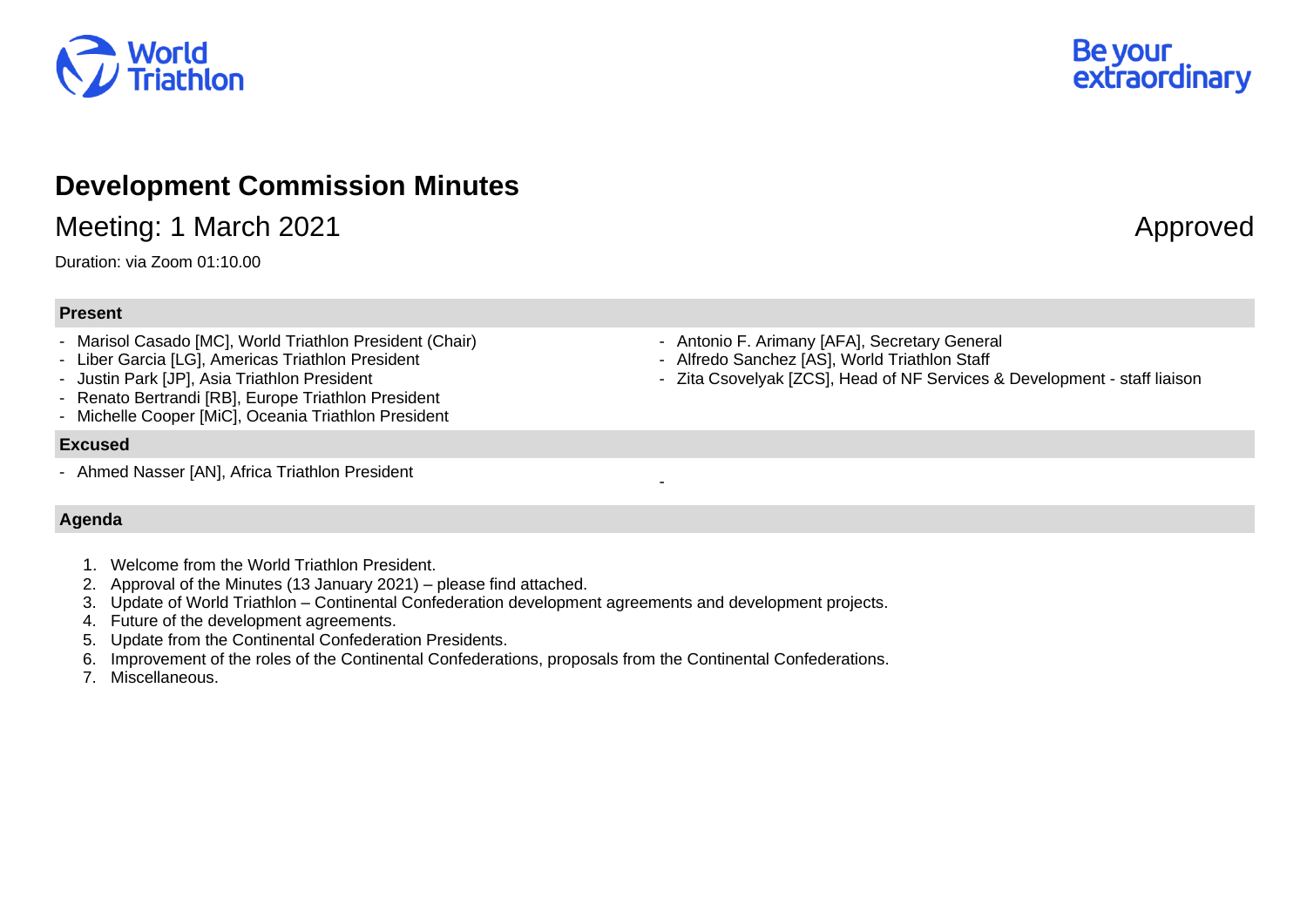

\*For ease of minute taking only first names or initials of the members will be referred to in the minutes. You can see full names above.

| Item           | <b>Discussion Items</b>                                                                                               | <b>Discussion</b>                                                                                                                                                                                                                                                                                                                                                                                                                                                                                                                                                                                                                                                                      | <b>Actions</b>                                                                                                                                                                        |
|----------------|-----------------------------------------------------------------------------------------------------------------------|----------------------------------------------------------------------------------------------------------------------------------------------------------------------------------------------------------------------------------------------------------------------------------------------------------------------------------------------------------------------------------------------------------------------------------------------------------------------------------------------------------------------------------------------------------------------------------------------------------------------------------------------------------------------------------------|---------------------------------------------------------------------------------------------------------------------------------------------------------------------------------------|
|                | Opening remarks                                                                                                       | [MC]: Today meeting is more about discussions of our future to design the<br>new Strategic Plan (2022-2025).                                                                                                                                                                                                                                                                                                                                                                                                                                                                                                                                                                           |                                                                                                                                                                                       |
| $\overline{2}$ | Approval of the Minutes<br>(13 January 2021)                                                                          | Approved.                                                                                                                                                                                                                                                                                                                                                                                                                                                                                                                                                                                                                                                                              |                                                                                                                                                                                       |
| 3              | Update of World<br>Triathlon - Continental<br>Confederation<br>development<br>agreements and<br>development projects. | Europe: Approved and published on triathlon.org:<br>Europe Triathlon Development Agreement for 2021<br>Asia, America, Africa: submitted their development plan and budget for<br>2020, it now must be approved by the World Triathlon Executive Board - It<br>has been scheduled for 18 March (next World Triathlon Executive Board<br>Meeting).<br>Oceania: Oceania Executive Committee has recently approved the draft. It<br>will be shared with World Triathlon Development in the next days.<br>[MC]: Communication flow is particularly important that all the NFs know<br>about the development process and are aware of the continental<br>processes, projects and activities. | [MiC] to submit the Oceania Development<br>Budget and Plan for 2021 before the end of this<br>week, to be able to add to the rest for the World<br>Triathlon EB approval on 18 March. |
| 4              | Future of the<br>development<br>agreements                                                                            | <b>National Federation Survey</b><br>[RB]: Underlines the need of the review of the National Federation Survey<br>8KPS, Objectives, Goals etc.) by a working group.<br>80 % NFs are in NF Group 1-2-3A-3B - "underdeveloped" phase, which is<br>not good in a global communication.                                                                                                                                                                                                                                                                                                                                                                                                    |                                                                                                                                                                                       |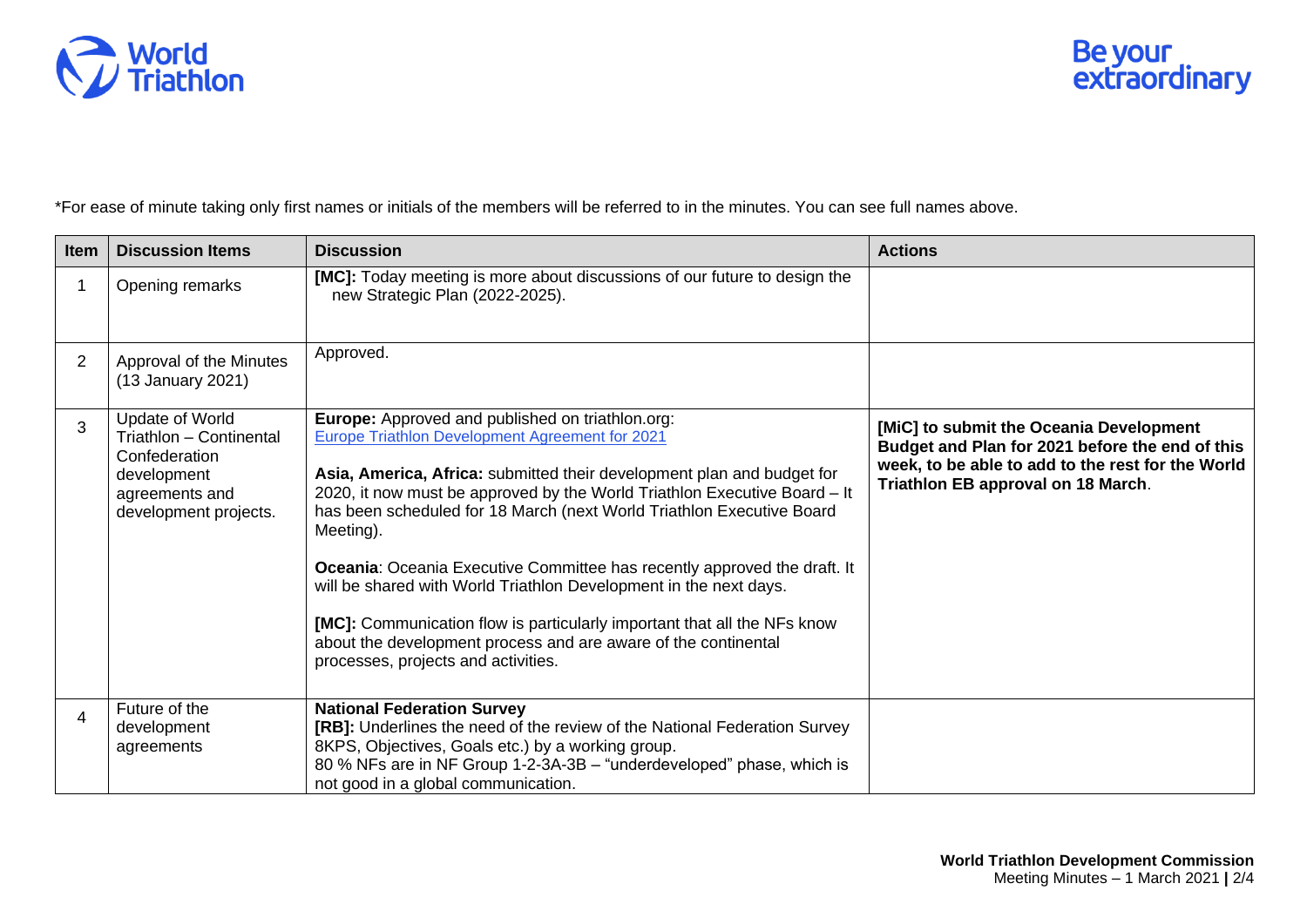

|   |                                                                | There are areas in the survey (Admin, Governance, Marketing, Gender<br>Equity, Anti-doping) with weight which are not in our hands and we do not<br>offer support for NFs at this stage.                                                                                                                                 |  |
|---|----------------------------------------------------------------|--------------------------------------------------------------------------------------------------------------------------------------------------------------------------------------------------------------------------------------------------------------------------------------------------------------------------|--|
|   |                                                                | [MiC]: Sustainable National Federation structure is still a challenge in the<br>Pacific Islands.                                                                                                                                                                                                                         |  |
|   |                                                                | [LG]: The main role of the Continental Confederation to carry out the World<br>Triathlon Strategic Plan considering their reginal aspects and needs.<br>Americas Triathlon is implementing a governance and administration<br>management online initiative to support NFs.                                               |  |
|   |                                                                | [JP]: It has been a difficult time. He suggests reviewing the survey after the<br>COVID-19 pandemic, not now.                                                                                                                                                                                                            |  |
|   |                                                                | [AFA]: Governance Course is coming, similar way as coaches, TOs<br>education.                                                                                                                                                                                                                                            |  |
|   |                                                                | [MC]: Connecting to the survey only 40 NFs attend the Olympics, and we<br>have 172 NFs. We need to re-think how to manage development resources<br>to consolidate our position into the Olympic Programme. Evaluate with the<br>survey if the development funds/programmes/actions are helping those<br>NFs to progress. |  |
|   |                                                                | [AFA]: Development funds should be prioritised, including Para triathlon.<br>Detect which areas, programmes, NFs need to be prioritised. Put in place<br>the NFs Championship programme, supporting the same NF during three<br>years in a row.                                                                          |  |
| 5 | Update from the<br>Continental<br>Confederation<br>Presidents. | [JP]: Thanked the athlete support of World Triathlon Development towards<br>to the participation at Asian Triathlon Championships in 2021. This support<br>is vital for the Asian Championships in Hatsukaichi.                                                                                                          |  |
|   |                                                                |                                                                                                                                                                                                                                                                                                                          |  |